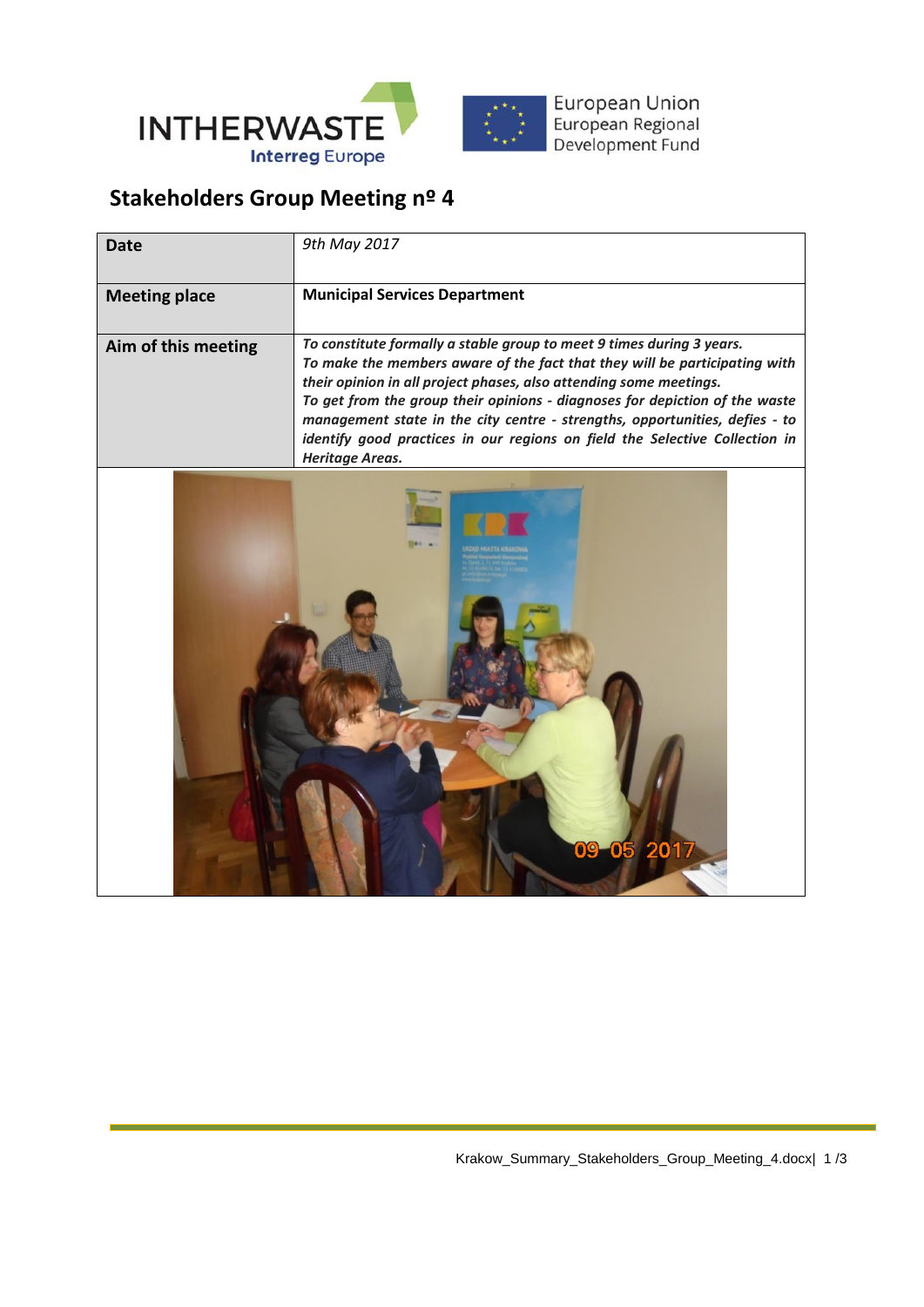



## **Minute of the meeting: Topics explored - Decisions taken**

- 1. Welcome by the Project manager.
- 2. The Project manager informed the Stakeholder about the project and explained the reason of the meeting.
- 3. The Project manager presented a summary about the Good Practises in Waste Deposit in Heritage City Centres which were presented by Intherwaste partners during I Thematic Seminar, which took place on 8-9 March 2017 in Porto.
- 4. During discussion participants decided that important issues of the waste management are selective waste collection services for: bulky waste, green waste, WEEE 'Electroteam',

waste textiles - '100% of benefits' and 'Bring-in sites' - a collection of selective waste fractions such as paper, metal, glass and plastic.